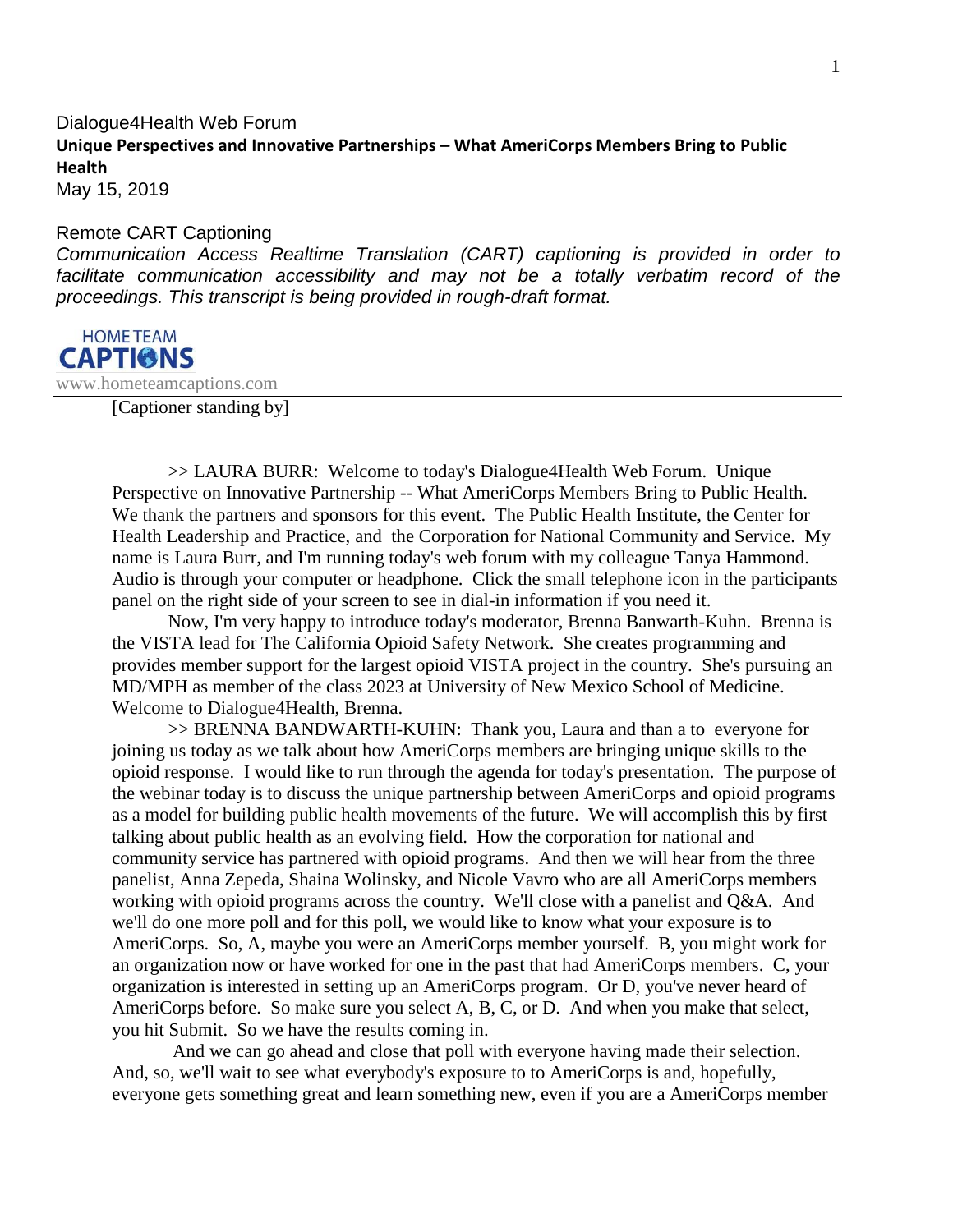yourself or working with AmeriCorps for a long time and if you've never heard of AmeriCorps, hopefully this webinar will provide that information that you need to know what AmeriCorps is doing, especially, for public health.

So as we close the poll, let me see if we can see the results here. And, Laura, I'm having trouble with the results coming up on my end. There we go. Now I see them. So, it looks like 30% of people on the line were AmeriCorps members at some point. So that's really exciting to have you guys on the line today and 38% of people have worked with AmeriCorps before. 15% are interested in setting up an AmeriCorps program and 13% of the people on the line never heard of AmeriCorps before. So I'm excited to present this to you and have our panelist tell about you their work today.

So we'll start with a bit of background framing for why this issue is pertinent to the landscape of public health today. As many of you probably know and might be experiencing with your work, public health is currently going through a major transition, in both the workforce and the approaches to create health messaging and build movements.

The public health workforce that we have currently is shrinking with baby boomers reaching retirement and general job turnover. It's estimated that there will be a shortage of 250,000 public health workers by 2020. The gap that this is creating could be filled by new public health professionals. Between 2015, 223,000 people received a formal health degree and each year more than 25,000 students receive a public health degree at some level. While this is important and impressive, it will also be important to spark interest in public health and for students outside of the formal public health realm. For example, those working in housing, education, transportation, technology, they will have a huge role in helping improve the public health and make sure there's a sustained work and passion to meet the many public health needs.

As this new workforce begins their career, they're stepping into a field that is rapidly changing to meet the demands of merging in existing threats to the public health in economically and contentious environment. Even before the politics, public leaders have been finding ways to change the traditional framework for spreading public health message with mistrust in system and the digitization of information, a perfect environment has been created for informational echo-chambers.

People can more easily select information that fits their pre-existing beliefs, and these echo-chambers contribute to increase siloing and can make it difficult to spread evidence-based information on abroad scale. In order to bridge political and professional and social silos and build trust, a fresh and candid and practical discussion of the future of public health needs to take place.

These conversations can start with public health agencies engaging with community members and stakeholders from the public and private sector to approach health initiatives from the issues and communities feel they have the most impact on their daily lives. These include job security, housing, transportation, race is affecting some communities, community safety, issues that are generally referred to as social determinant of health. These exciting partnerships can guide the development of initiatives to foster shared funding services and collective action. Leading to a long-term roadmap for creating healthy, equitable, and resilient communities.

These cross-cutting issues approached by cross-sector collaboration is in parent for public health awareness. One program that provides this type line are AmeriCorps service opportunities from the corporation for national community service. So for those on the line who said you never heard of AmeriCorps, AmeriCorps places thousands of people into intensive service position where they live with the communities they work with and they learn how to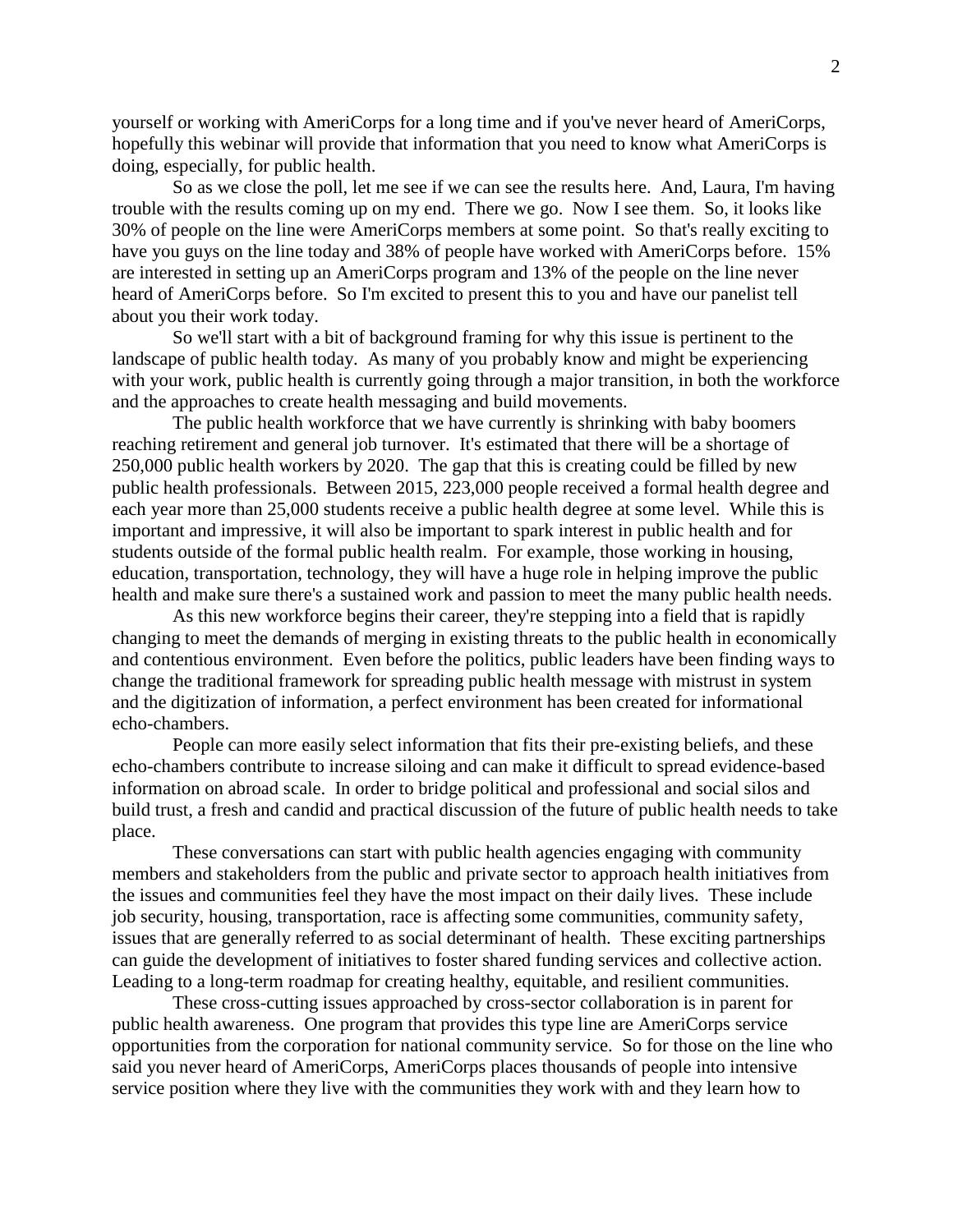leverage their unique skills to address the social determinants of health to improve lives, strengthen communities, and foster civic engagement.

The current opioid epidemic is an incredible opportunity to address health issue with this new public health approach. This is being accomplished by cross-sector partnerships. A strong focus on meeting the needs of affective communities and people with substance use disorder by promoting harm reduction activities, expanding access to Medication-Assisted Treatment service of his and supporting families and loved ones.

AmeriCorps is supporting this response through partnership with 210 programs in every state, 2,800 volunteers and \$27.9 million dollars dedicated to respond to the needs of the community around the opioid epidemic. Leveraging these programs can incite transform marginal changes within the health system where AmeriCorps members serve while investing in future leaders. It has been shown those who participate in service year experiences are three times more likely to stay in community and social service careers than their peers are.

So this means that service year can be considered as a strategy to meet the demands for scale labor and to address skill gap around leadership and organizational capacity in public, private and non-profit profession. Those who participate understand that creating healthy and equitable community requires engagement across issues and sectors.

As they complete their service experience, AmeriCorps members are building knowledge, tools, and harnessing their unique skills to think and act with the system's perspective. Because many AmeriCorps members are young, they bring the advantage of being digital natives. This familiarity makes it easy to learn new technological skill such as coding, data analytics and more. Many have the social media and understand the power of the platform to gain momentum and gain movement. Learning to appropriately leverage these skills will be important for reaching communities with accessible and real-time data and health information to build partnerships and bridges for diverse communities to come together to problem solve.

AmeriCorps has made it a point to provide opportunities to individuals from communities that are often left out, bringing important perspectives and experience to the table. It has been shown that AmeriCorps alumni leave their service with a cause driven mind sector not only believing they can make a difference, but being willing to and prepared to adapt their vision and go beyond traditional roles and relationships to interrogate the systems that produce inequity.

So today, we're going to hear from three AmeriCorps members currently expanding partnerships and honing their unique skills and perspectives to create a targeted response for the opioid epidemic in the community they work with.

The first AmeriCorps member we will hear from is Anna Zepeda. She is a coalition and a California Opioid Safety Network. I'll refer to the California Opioid Safety Network as COSN for the presentation. COSN currently the largest Opioid Safety Network in the country has 43 active coalition in the county with a network that reaches 90% of California 39.9 million people. Specialized Accelerator Program utilizing evidence-based curriculum to provide customize culturing and technical assistance and peer working to strengthen the impact of 32 local coalition in 38 counties.

The Accelerator Program focuses on strengthening coalition performance across five areas with special emphasis on coalition performance improvement and opioid strategies implementation.

Each multisector coalition looks different. As they each have distinct local partners. They continuously evolve to foster new partnerships and generate important dialogue between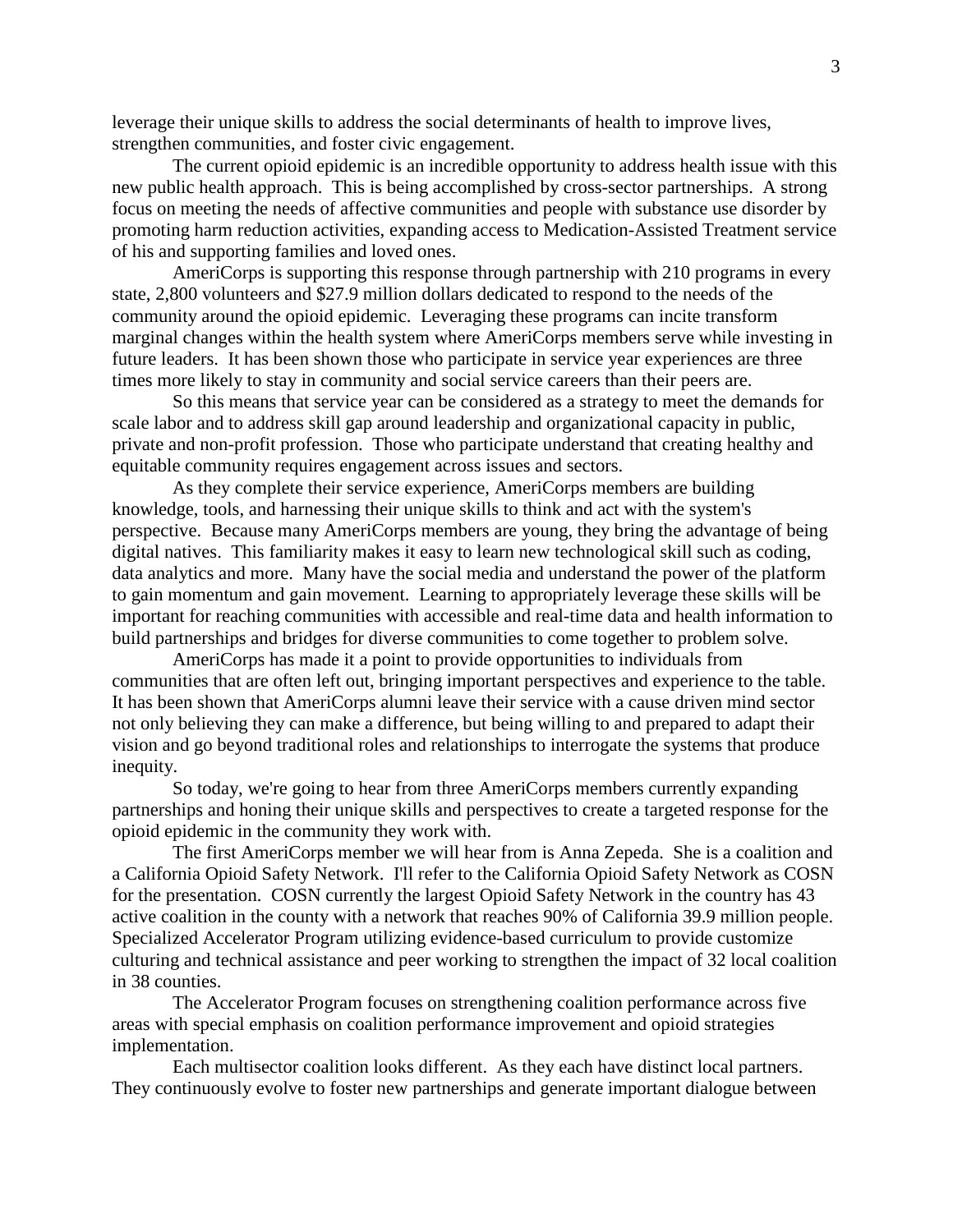diverse and sometimes seemingly unrelated sector. Coalitions provide a platform for the communities to come together to implement community driven initiatives that align with evidence-based practices.

Because of California's size and diversity, coalitions are working in a microcosm of the national epidemic, developing innovation and bringing solutions to locally defined priorities. Many of which could be implemented in diverse communities across the country.

To support the work of these multisector teams, and help expand their partnerships and capacity, COSN has partnered with AmeriCorps VISTA for accelerator coalition across California. These members work with coalition and their partners to help develop and implement framework to strengthen coalition structure and in turn strengthen their ability to implement programming. Their fresh perspective also helps push coalition to look outside of their existing partner and programs, and explore different avenues to have the greatest impact on the communities they work with.

Anna is an incredible example of VISTA that has expanded her coalition horizon. Before starting her VISTA service, Anna graduated from Chico State with a bachelor's in health science with emphasis on health indication. She joined AmeriCorps VISTA to help address the opioid in Butte County. And welcome, Anna, and we're excited to hear about your involvement and addressing opioid safety in Butte County VISTA.

>> ANNA ZEPEDA: Thank you, I name is Anna Zepeda and I'm with the Butte-Glenn medical society task force. So a little bit of background location wise, Butte County is in Northern California. It's about an hour 45 minutes from Sacramento. The county is mostly rural and tends to be both socially and politically conservative.

I have a peer proactive response versus reactive response. We want to be able to decrease the risk for an issue before that actual issue happens. In this case, it could be opioid misuse or opioid misuse disorder. On the right, I have a table with different indicators and where Butte County rings. And, so, so, California had a 52 counties and the county ring on the upper half. If you look towards the middle, we have the highest rate for utilization for opioid and heroin specifically. We have been the highest rate of opioid prescription for residents. In 2017, our rate was 1031 per 1,000 residents. We also have the 5th highest rate for neonatal op syndrome. This opioid epidemic is affecting our pregnant women and newborns.

So some things our coalition does, we have community education program for both the general and medical community. On your bottom left, I have a picture here. My host site is Butte County health department. And usually, I join in on their outreach events. So this one was with the child health and disability prevention program. And I was able to sneak in some opioidrelated things. So I had information about safe disposal location for medication, also drug deactivation bag and brochure of opioid safety and how to use Naloxone. We're currently planning a dinner for physicians to kind of promote the exploit use of Naloxone and update with our progress of opioid epidemic locally. We've also been introducing harm reduction as a method to decrease opioid overdose and death. In October, I was happening to plan a 2 day training. We had the harm reduction coalition from Oakland and they came and told us about the different principles about harm reduction and how we can have harm reduction principles in our county.

Since then, we've been really promoting Naloxone use. So for the past year, we've been the main distributor for Narcan. And on the bottom right, I delivered, I think 5 kits. And these brochures about opioid safety to a private physician so he can give to his patients who are on either high doses of opioids or they've had a past experience of an overdose.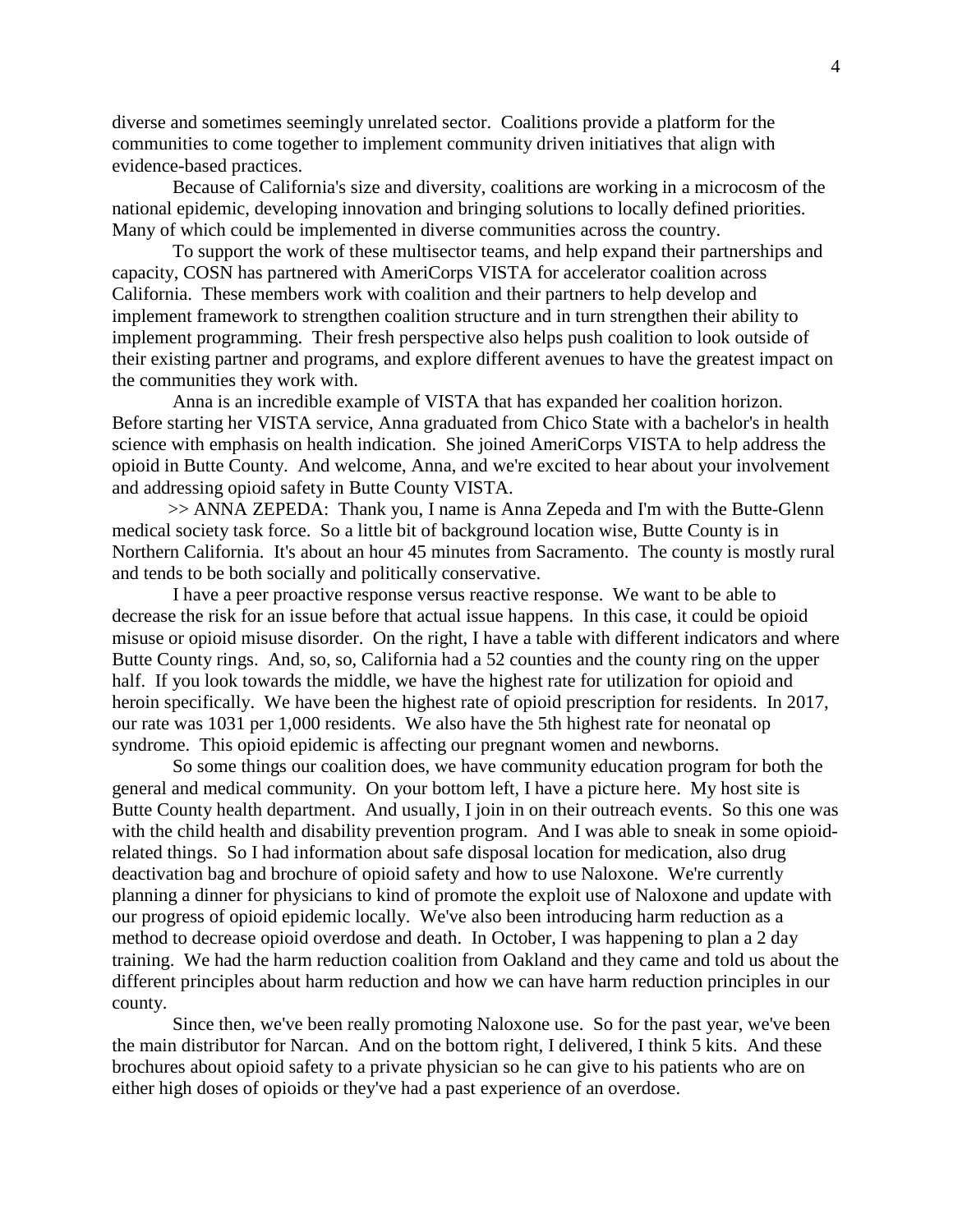Right now, we are also tracking overdoses through the use of OD map. Which is a national surveillance tool. And although the tracking isn't happening in real-time, we get these reports monthly. We're still able to have a better understanding of where overdoses happen in our area.

So what makes our program special is when we have a really good working relationship with the medical community, our roots is with the medical society. So it makes it less resistant when we're promoting our educational events. And it's not just, physicians, but we have nurses and social workers coming to our events. We've been identified local champion to lead the effort and it's not just coalition, but also outside members. We have ER physicians who is a huge advocate for starting induction and opioid treatment in ER. We also have large Naloxone providers receiving care and it's a small network of referral among them. Since I've join VISTA, we've been able to have other physicians join us. And we have people play a huge role getting safety location across the county. Our law enforcement enforcement agency, one of them has been vocal about the use of Naloxone to use and to carry Naloxone. And on the bottom left, I have a screenshot. So back in January, we unfortunately Hamas casualty overdose incident. This was highly publicized. 12 people overdosed in the same location, and one person also died. So this brought community-wide attention towards the Naloxone as a life-saving drug.

And, lastly, we have this cross county collaboration. So being part of a California Opioid Safety Network, it gives us access to contact all across the state. On your bottom right, I have a picture of another news report where we had a symposium adjusting the opioid in Butte County and this was in March. And we had people from El Dorado row and people from San Francisco and I think this cross county collaboration where we're able to share resources and collaborate with others really makes the coalition progress, but also statewide. I think that makes us really successful.

So, what I bring to the program, like Brenda said, I have a health education background. I really like communicating and connecting with people. So on your bottom left, so this is the same symposium I had in March. I was in the back. I had different flyers. I had one on safe prescribing for physicians. And both emergency room setting and also primary care setting. And I also had the drug deactivation bag and some information about Naloxone. And I also speak Spanish. So that allows me to talk to few more people during the outreach event and since I grew up in a household where you only spoke Spanish, it really shapes the way I want content my career. I want to have materials that are closely competent across all different, whether they're different cultures or different languages, or different communities.

I also have a connection to the university. So the middle picture, this was the day to group photo of a harm reduction training. So lots of smiling faces. We had other VISTAs from the county come. And we also had nurse attendants attending too. And, so, this is the next generation of healthcare professionals as well as those currently involved in the opioid use treatment world.

What I learned about myself, is I'm very cause driven about passionate about the work I do. And on the picture on the right, it's the same medical symposium back in March, the registration fees were actually all donations towards the care program for the center. And this center cares for babies with neonatal syndrome. And babies being affected by the opioid epidemic, it was all 300 being directed towards them.

And, lastly, moving forward, it made me realize that in my career, I'm more focused on doing good and making an impact in my community. I enjoy making connections. I've also learned that I'm not as shy as I think I am. I grew up painfully shy. Those who know me from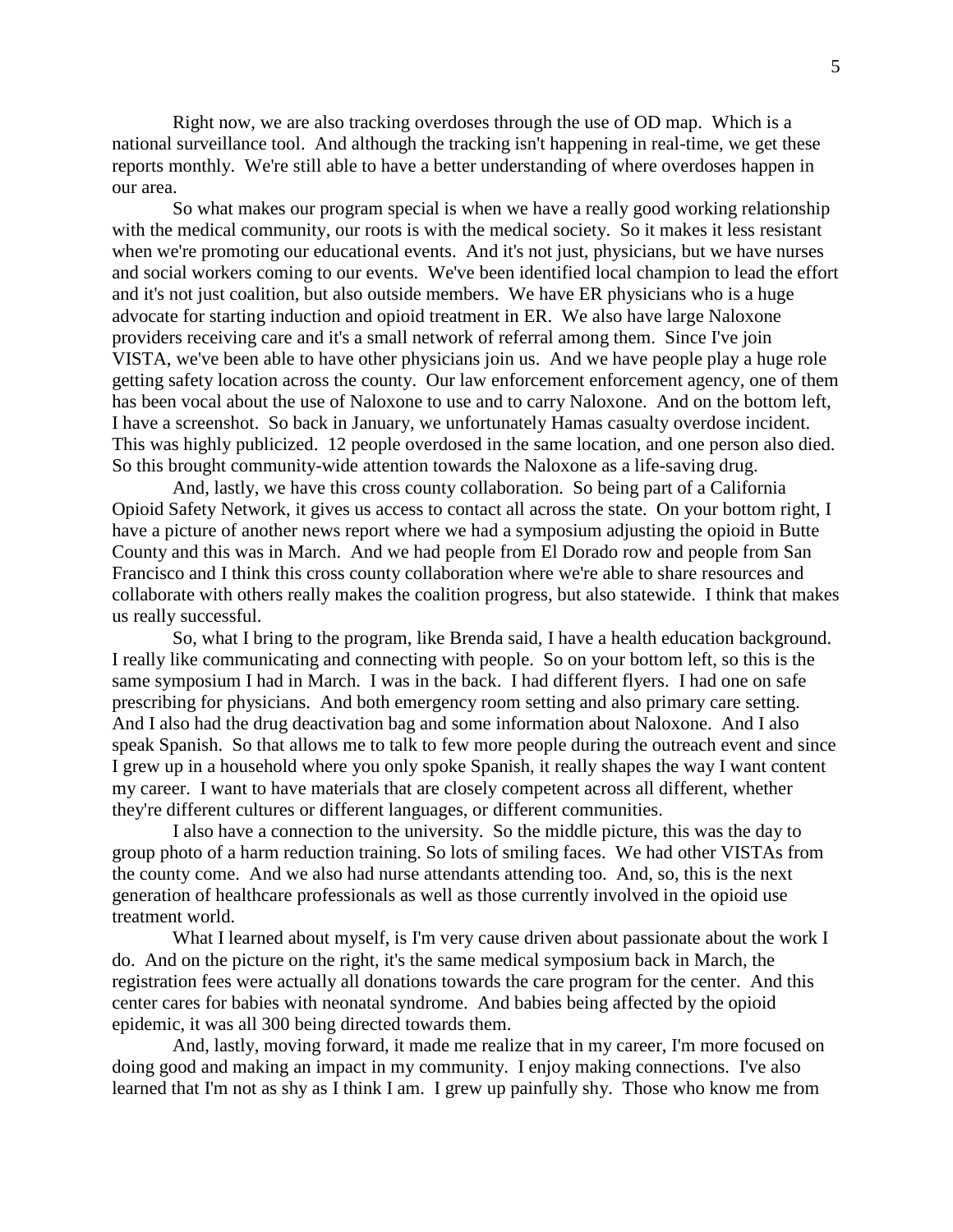middle school or younger know that I was very quiet and reserved. And sometimes I still have that mentality that I'm shy. But being in the VISTA program and meeting other VISTAs and having such a great team behind me, they helped me gain confidence and I'm really grateful for that. So this picture here is me and city councilor in Oroville which is in Butte County for the network we have by annual community meeting. And this was a poster session by other VISTAs and myself and we were presenting about things we were doing in the community. So it was really great to be a representative that can make change at this event. And lastly now, I'm 100% I want to continue in public health. I'm actually looking into a master's program for public health to be able to create positive change in my community for people who use drugs, or for other underserved and underrepresented communities.

Whether that's becoming a health educator or public health nurse. I don't know what field yet, but I'm excited to continue the journey and I'm grateful for AmeriCorps VISTA. And thank you for listening and I'll pass it now to Brenna.

>> BRENNA BANDWARTH-KUHN: Thank you so much, Anna. It's clear that your work has made a huge and sweeping impact not only the county you work in but surrounding county, so that's exciting to hear. With that, we'll go to our next panelist, Shaina Wolinsky. She's a AmeriCorps VISTA manager for the Recovery Resource Center in Birmingham, Alabama. Before moving to Alabama, she earned a degree of anthropology in 2018. She loves being outdoors, animals and yoga. So welcome Shaina, and we're keyed up to hear your stories to work with the only linkage treatment program in Alabama.

>> SHAINA WOLINSKY: Wonderful. Thank you so much. So we are in Alabama county where one of the opioid epidemic is hitting hard. Surrounding counties as well, but we found a need to set up a place in Jefferson County. So we found, to get into a state fund facility, you need to have a state funded assessment. And that was kind of the biggest barrier that we found that people didn't know and people didn't have access to it. So if you go into a private facility, that's a totally different ballgame. You just need to have some insurance or some funds and you're good to go to get your own assessment. So we do work primarily with spawned fund facilities because that's what our population can afford.

And another cool aspect about our facilities that our clients can get immediate support, we do one-on-one. While unfortunately, a lot of our clients have put on state funded facility waiting list. Just because the need is so much greater than what's available.

So like Brenda said, we're the only program of its kind in Alabama. And all of our services are free of charge regardless of income or insurance status. We thought that was the big barrier. A lot of our clients are homeless or without insurance or without finances. So that was a huge barrier.

We are a walk-in facility. A lot of our clients have moment of clarity. Which is moment of clarity is, oh, my gosh, I need to get clean and turn my life around. And I need it right now. So being able to have a walk in facility, we're able to monopolize that moment of clarity. We have a appointment for week out, then there's a chance we will never see them again. So we have a good relationship with other facilities. So we're able to get our clients some helpful factors and we utilize peer support specialist, which is awesome because utilizing peer support specialist is a great experience for someone in not in long-term recovery.

And they have at a take class and have to pass an exam and they're very open about their recovery story. So talking to someone who is a long-term recovery themselves, make you feel less judged. And really creates that welcoming sort of environment. So for me, I'm also from a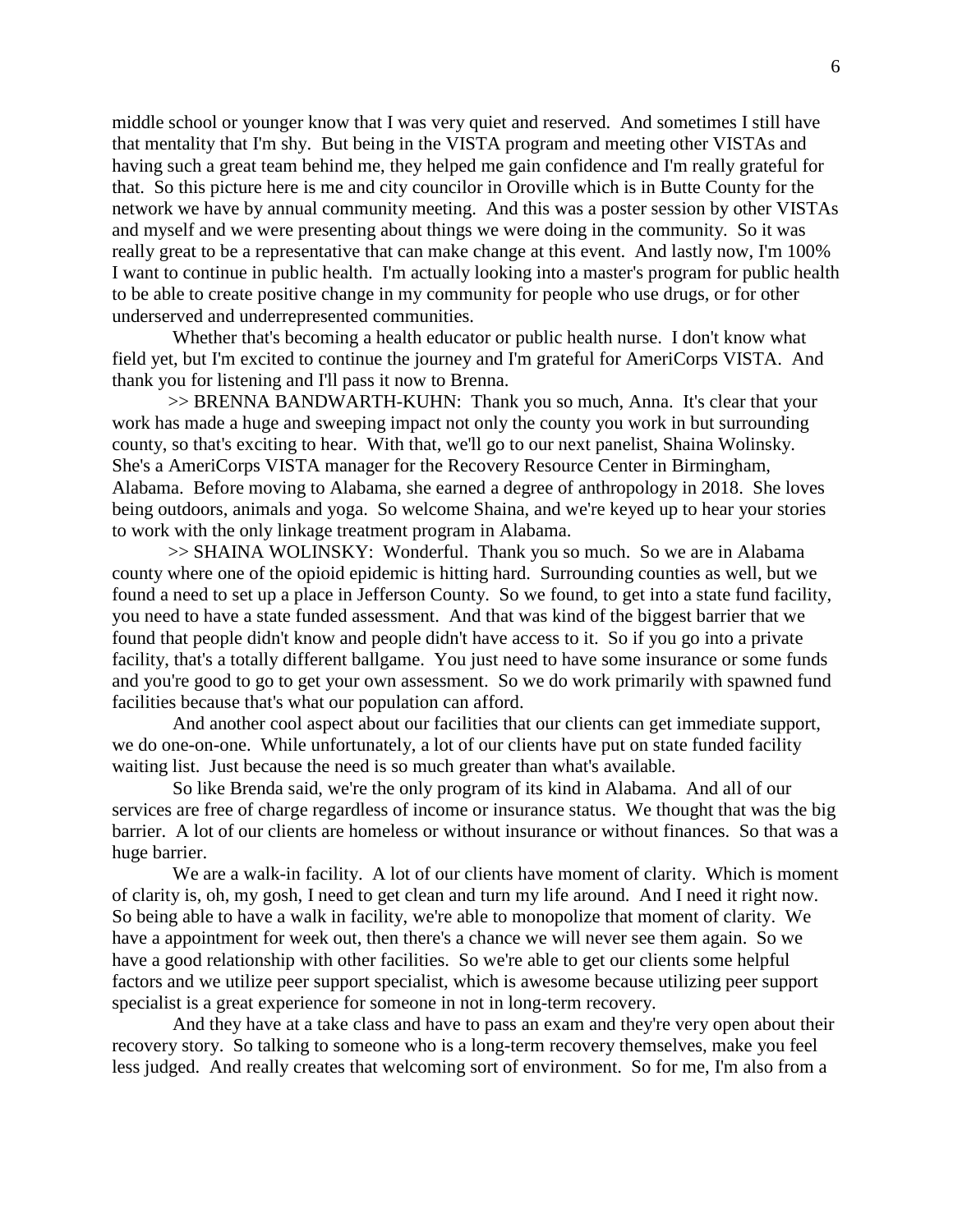long-term cover. And talking to me would be helpful, but it would not forge that connection that was made with some of our clients.

And we also do free Narcan and Naloxone training that Anna talked about. We partner with different counties and Department of Health. And just a quick overview.

Naloxone is the opioid overdose reversal drug. And it helps to block the opioid receptor sites and reverse toxic effects of opioids.

We do it for free. Everyone is welcome to come in. We have professional staff. We encourage everyone has Naloxone in the home, especially if you have a family member that uses. Even if not, you can keep it in your backpack or purse. It's just a thing to have with you. We're a big advocate having our Naloxone or Narcan with you all the time. You're protected under the Good Samaritan Law. But we're very clear to say this does not take the place of professional medical help.

So, for me, my unique perspective, I am a little younger than most of my co-workers. So I can connect kind of our younger crowd. We are right next to the University of Alabama in Birmingham. They have a collegiate recovery community that we like to partner with. So they're right there with us. And we utilize them sometimes to even connect with younger people, people of their generation.

I have learned a lot about myself. I'm not qualified to be a peer. I'm not a person in long-term recovery. And I am not able to make assessments. So I have found that networking and tabling, so something I'm very passionate about is networking. I love to put our name out there. I love what we stand for. I love what we do. And I have learned a lot about substance abuse and recovery. You know, I have a degree in anthropology and it's not something we cover. So I came into this job knowing nothing about substance abuse. And now I'm able to share what I know with other folks and really, really complicated information in a way that people will understand. You know, if you don't know anything about substance abuse, and you are trying to navigate the treatment system, it's very complicated. And, so, being able to really provide complicated information is something I take pride in in a very important task.

So moving forward, I've learned that with my professional career, I do want to stay in the substance abuse field. I found that just with talking to people, substance use is not really talked about in K-12 education or university education. So it's really important that it's talked about. And I feel that's where I could really fill that niche. And we want to just continue connecting with others. I feel like that's a really strong field of mind.

And I just want to continue doing that. And I'm going pass it back to Brenna now.

>> BRENNA BANDWARTH-KUHN: All right. Thank you so much, Shaina. So it's really clear that the work that you're doing is not only bringing people to the table that may not usually be there, but it's creating this safe environment that's making it so they invite you to sit at their table and learn more about exactly what they're going through. So our next presenter is Nicole Vavro. And Nicole is an AmeriCorps member working with Mercy Health in Ohio. Nicole is a 4th year public and community health student at the University of Cincinnati. She will be pursuing her masters of healthcare administration graduating this fall. So welcome Nicole and we're thrilled to have you share your experience in this unique opportunity to connect with individuals as they come into the emergency room and connect them with treatment service.

>> NICOLE VAVRO: Hi. Thank you, Brenna, for that nice introduction. So I am in Hamilton County, which is I'm based in Cincinnati, Ohio. The Southwest corner of Ohio. So, as of 2017, Ohio led the nation in opiate abuse ranking in the country and we're right behind West Virginia. So between March 2018 and March 2019, Hamilton County had around daily average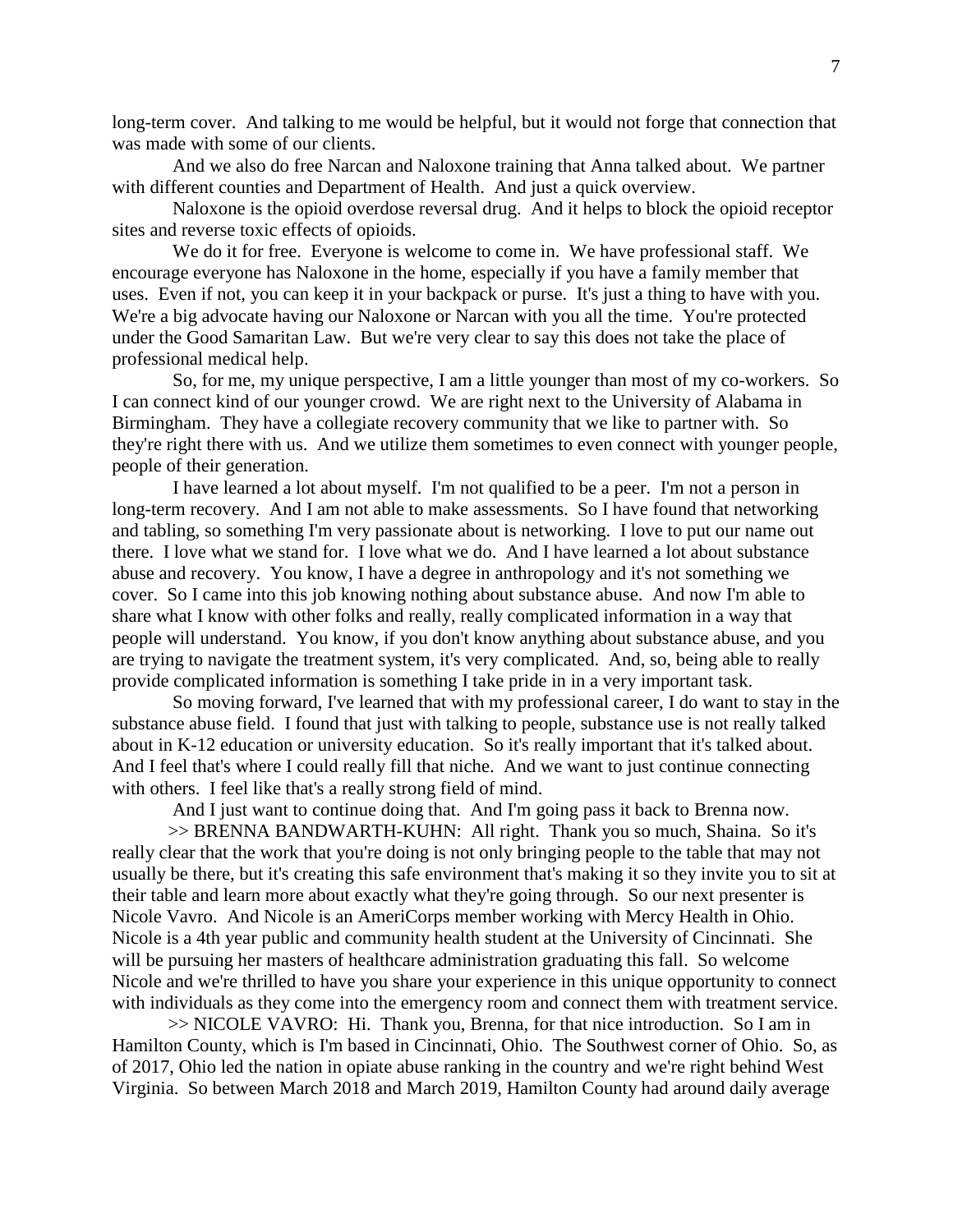of 7 ER visits the day for overdoses. And this data comes from the public health department and they get information from the hospital of chief complaint overdose. So the county has this data for the entire year 2018. They're around 347 overdose deaths. But it's important to know the overdose death were main cause of death. It does not include death that were involves opiate or other substances so this number could be higher.

So, Sentinel has become a more prevalent in our community than ever. And it's being seen in heroin, cocaine, and other synthetic versions create that had are put into other drugs to enhance the high. So in 2018, 88% of deaths were due to fentanyl or synthetic versions of it. 37% were caused by cocaine and main demographic of overdoses in Hamilton County are people age 35 to 49. Non-Hispanic White people and males.

So for our niche, we can be some of the only -- sorry. Members serve directly in a emergency room department. And we work with the nurses, the providers, anyone else to provide the highest quality of care for the patients with substance abuse disorder. And it's also important to note, our patient population has a lot of barriers to receiving treatment such as no insurance, homelessness, lack of support from other family or friends. We can be some of the only emotional support the patient has, ever had just by having a brief conversation with them.

We do this through, we've been trained to administer SBIRT. And we serve emotional interviewing when serving our population. And these people don't always receive time and attention for medical staff, because most are tied up with other patients. And our time and we have to get things done quickly. ER culture is fast-pace. So us being there to give someone that individual attention and the empathetic ear, what they might be struggling with is a huge part of our program.

So, from my unique perspective, I do, I'm in public and community health. So I have learned a decent amount of substance use. But I didn't think I would be able to adapt and drive and work in an emergency department, because I'm still an undergrad, and I have no previous experience. But I'm allowing myself to change and learning new things has helped me. When I first started, something that kind of always bothered me honestly was my definition of success and how that was getting someone into treatment for our program.

I did learn that that doesn't always happen. And to find success in little things such as getting someone to open up for the first time about their addiction to you and admitting they have a problem for the first time in their lives was like also a huge success.

I was also very -- I'm a very shy person. And I was really afraid to go into patient rooms and just talk to them based on, I was fearing failure, what happens if they yell at me, laugh at me? So getting out of my comfort zone and getting determined and knowing professional helped me in my position here along with my personal life as I become a lot more assertive.

I also chose to seek this position out. I wanted to experience this in healthcare. And I had no prior and I always had a interest to help people find barriers to treatment or access to treatment and I wanted to understand how large hospital system functions from an organizational structural standpoint down to daily operation and management in emergency departments. This position has made me more compassionate. And I've always been able to empathize with most people but I couldn't find myself doing it as much as I wanted to.

I personally struggled watching my own parents watching through addiction through opioid and painkillers. And, so, I was also passionate and sympathized with them because it was a hard thing to understand what in their past led up to their addiction. So I did have a negative perspective of the disease due to my own experience before coming into the program. I wanted to help my parents. But I did realize, like, I couldn't be the only one to do it.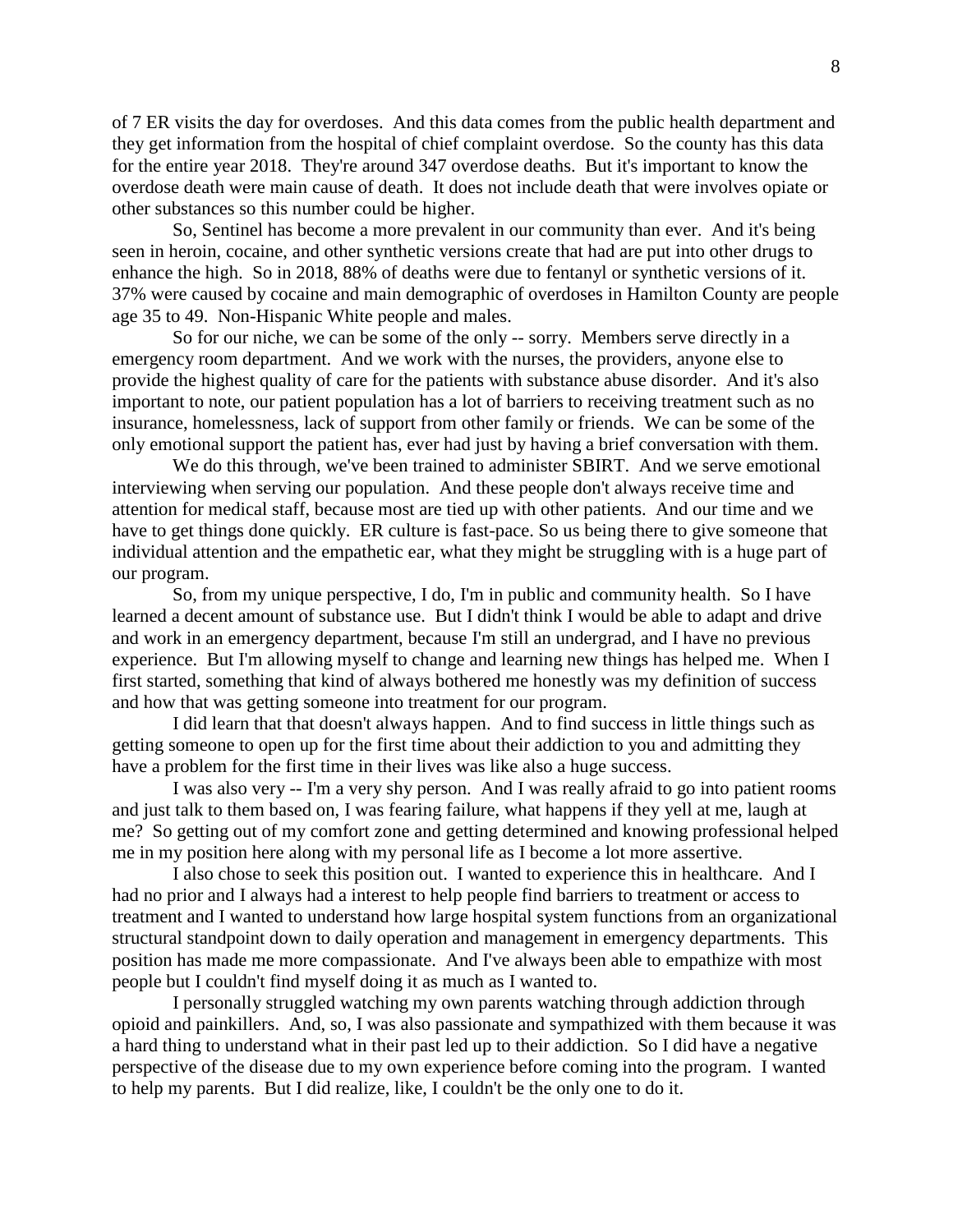And this position has showed me that every individual cares and empathy, because most times, they do not get it from people in their lives due to like the stigma around addiction. So learning more about what causes addiction and the barriers people face helped me become more compassionate towards my patients and now my family members.

And moving forward, our program has, I think, a pretty unique professional development aspect to it. We take professional development courses. So I've become a lot more confident in my leadership abilities. I understand what some of my strengths and weaknesses are now. And how to pair them with others to build like a successful team to like get thing done.

I have also learned so much more about substance abuse and how prevalent it is in Cincinnati. I'm personally from the Cleveland area, and it is prevalent up there, but it is so much more down in Hamilton County and this kind of program made me want to continue to work with adverse population to help them overcome the barriers. They have to receive treatment because there are just so many. This program also allows me to network and understand hospital leadership. It's made me found an interest in healthcare leadership and like Brenna introduced, I will be pursuing my masters of healthcare administration upon graduating this fall from the University of Cincinnati. And I just want to continue my work in healthcare as a leader and help redesign treatment for hospitals and provide access to the best possible access of care. So I'm going to pass it back on to Brenna.

>> BRENNA BANDWARTH-KUHN: Thank you so much, Nicole. It's really clear one thing that's coming out is that you've been able to adapt and make this a adaptive success definition. And then also fostering those connections that's building trust with communities and especially, communities that really maybe don't have trust in big systems moving forward. So that's very exciting and impressive.

We're going to move into our Q&A portion now. So just as a reminder, please submit any questions that you have in the  $Q & A$  Box on the bottom of your screen. And, so, these are how you can do that. Submitting them into the panel. And then we'll be able to answer those for you.

So, it's really clear that all of you have had some really incredible experiences, and you bring really unique perspectives and skills to this work.

So the first thing I would like to ask you to reflect on is: What do you see as the most exciting opportunity within the community you have served to address the opioid epidemic? And how can this opportunity be leveraged to build systems to respond to future public health events?

So we'll start with Anna. And we'll have her tell us her thoughts on that.

>> ANNA ZEPEDA: Well, I think the biggest opportunity that we have in our community is to continue on with Naloxone awareness. Like I've mentioned, the multiple overdoses in January really brought a light on to the opioid use in our community. Sometimes the opioid epidemic is seen as a national problem and not really like a "Us" problem. It's more like a "Them" problem if that makes sense. So I think we have a good sustaining point to continue on that conversation.

>> BRENNA BANDWARTH-KUHN: Yeah, that's definitely a huge opportunity is getting communities to realize that the things that are affecting the nation are also especially in your case affecting them specifically. So now we'll move on to Shaina and have her share her thoughts.

>> SHAINA WOLINSKY: I'm just going to piggyback off an enhancement we can expand our more Narcan training. Teaching about substance use is really still stigmatized in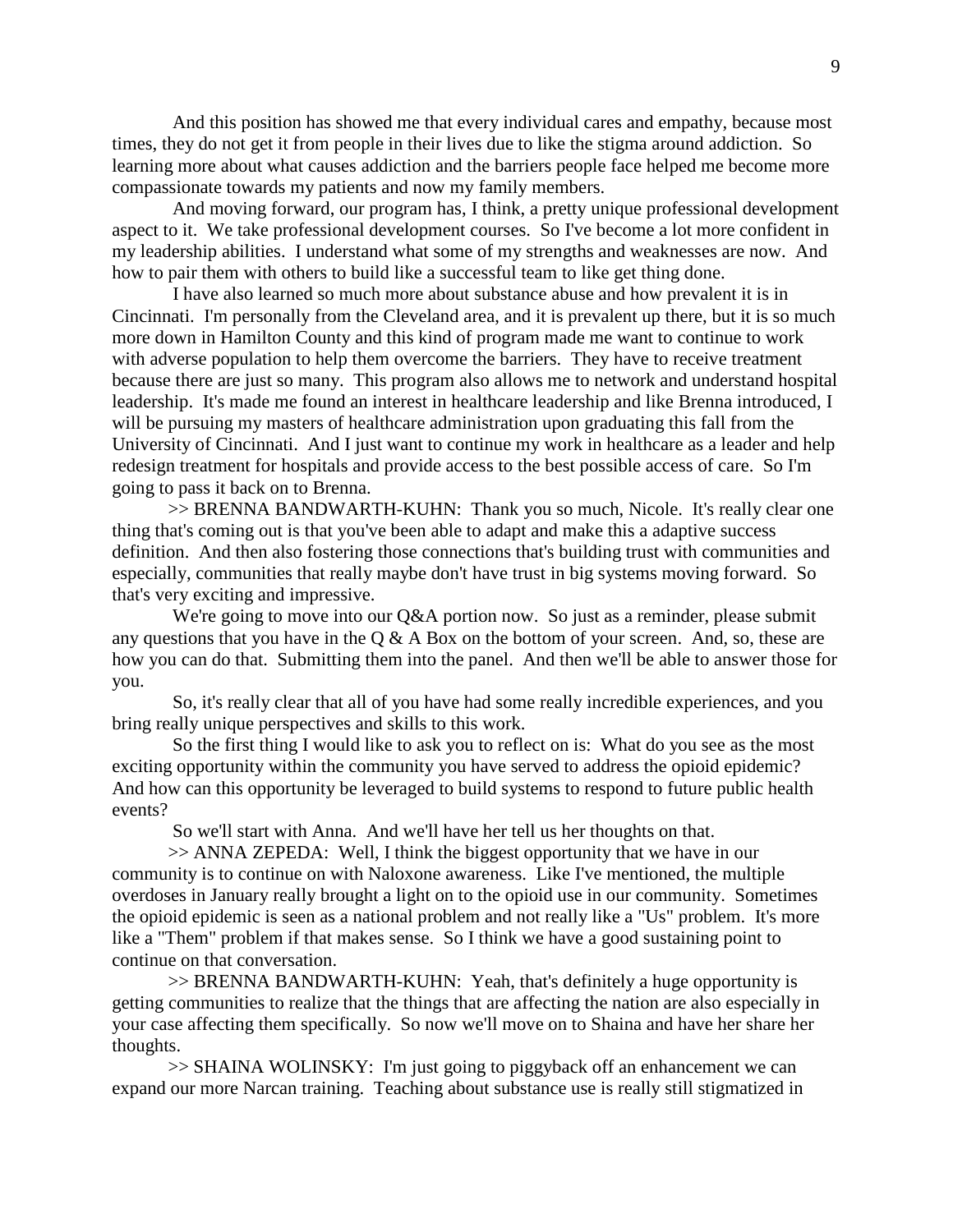2019. Unfortunately. And just really getting our community partners out there and really still getting our name out. We're about a year old, so we're brand new. And just getting our name out there. I think if we did that, we would be able to have a bigger, have more plans coming.

>> BRENNA BANDWARTH-KUHN: Yeah, that's always super important to build the network and get the community working on whatever the issue is. So that they're kind of driving the work that do you and your moral support. So now we'll move to Nicole to share her thoughts.

>> NICOLE VAVRO: Hi, yeah, I think so in Cincinnati, there are a lot of treatment centers and collaborations personally happening in the community despite the epidemic. We at Mercy Health are very fortunate because we have the Mercy Health collaborative to treat programs around the city that's been vetted by our health team and they're all medicated assistive treatment that's been proven successful.

So I think it's really exciting to get the other community members more engaged in it in creating these collaborations, because problems like this cannot be solved by a single person. And coming together and putting in a network where different programs have different strengths to add really helps and to build a successful system to fight the problem.

>> BRENNA BANDWARTH-KUHN: Yes. System building is always such an important piece. And that's really true, especially with the treatment options now and making sure people are aware of those. So you guys are doing really great work for that.

So, you've all talked about your future and your next steps. In what way will you use what you have learned in this experience that help address the challenges that we see around echo Chairman and siloing between the sectors.

>> ANNA ZEPEDA: Sometimes you have to wait for a good opportunity to come up. One project I was trying to get started last year is tracking overdoses, and narloxone utilization use of data from the various EMS services. But we never really got that rolling until after the overdoses happened in January. So I think that, and I know I'm talking a lot about that instance, but that instance really kind of jump-started a lot of our programs.

>> BRENNA BANDWARTH-KUHN: Yeah, and it's very fair to talk about that at length, because it was a really big event. And you're right, it did create a lot of the movement around that. So, yeah, I think that idea of waiting for the opportunity for them to kind of bring it to you is a really powerful way to get those messages out. So we'll go to Shaina.

>> SHAINA WOLINSKY: Yes, so I think one of the things that we talk about is not fighting for resources instead, we work collaboratively. Especially, here, there's not too many options. And we only have one publically state funded detox center. So a lot of people are fighting for funding and resources. So we need to start working together and working collaboratively and getting the word out there about the substance use problem.

I started getting more young people to work on a volunteer program and those people know about it and they share with other people and they share it with other people. So just getting it out there there's a problem and not competing for resources, but working together and sharing resources, I think instead of competing, I think would be a greatest help.

>> BRENNA BANDWARTH-KUHN: Yeah, that's always sometimes the competition makes it so that you can't move forward with the work. Exactly, that sharing is going to be so important. And we'll go to Nicole.

>> NICOLE VAVRO: Yeah, I think also learning just how complex this issue is. And instruct the idea that hospitals, clinics, treatment centers even, or treating the patient as a whole and addressing what other problems they may have. Like those barriers. A lot of times mental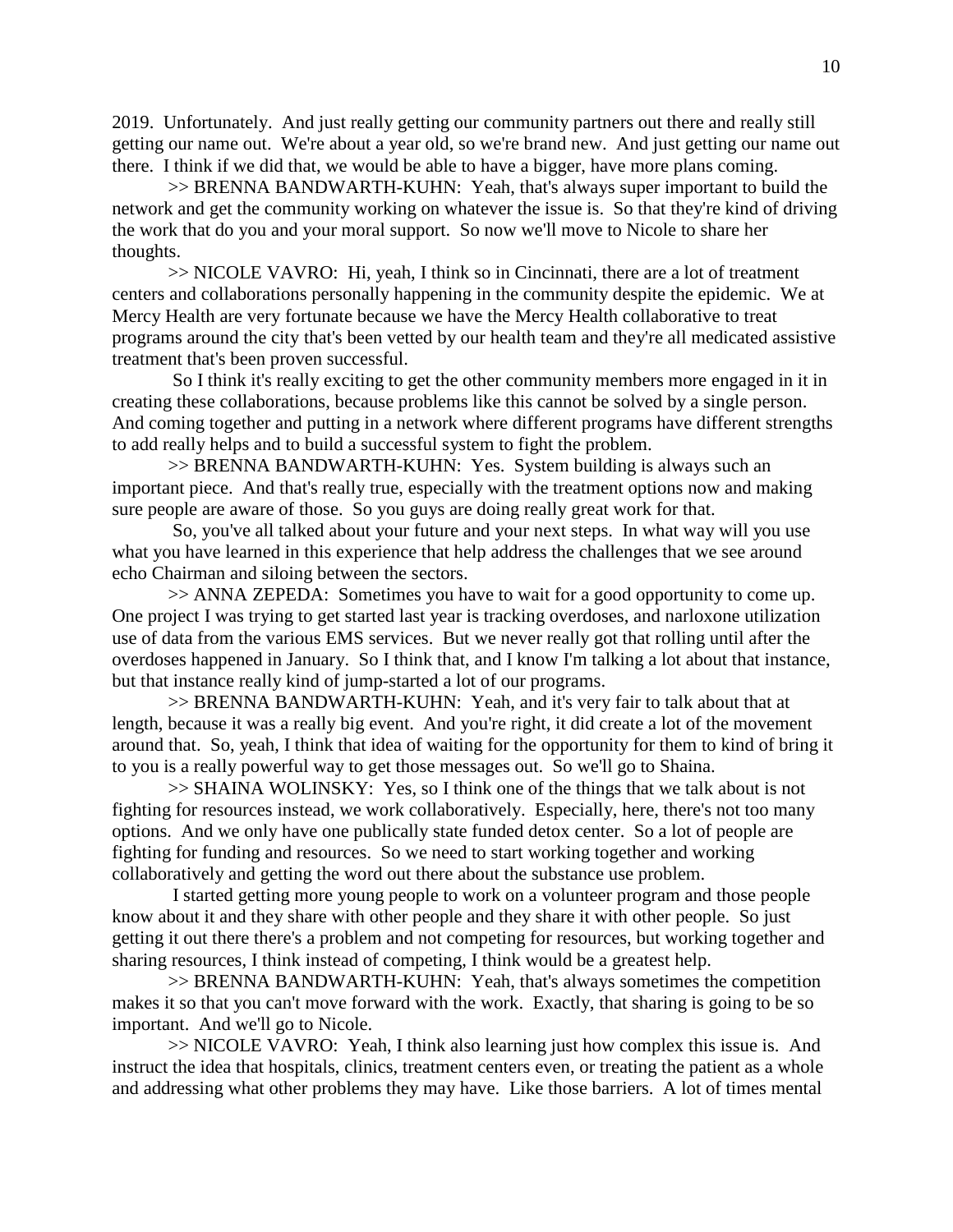health plays a role in substance use. And to provide them with like effective treatment, to keep them sober, they also need to address other barriers with mental illness and insurance, housing, et cetera. And they need, well, I can continue on on the health administrator route and I want to stress more holistic care in the hospital and facilities. Because people's medical problems are not only surface level. And if we want to treat people effectively, just reduce risk for further illnesses or relapses, we need to look at someone as an entire person and address everything they need.

>> BRENNA BANDWARTH-KUHN: Yeah, those social determinants are definitely so important to making sure that not only when you link somebody to treatment, but that they can keep accessing it and keep using it that the way they need and want to be using it.

So, when are some of the most unlikely partnerships that you've seen work really well as you've been going through your service? And we'll go to Anna.

>> ANNA ZEPEDA: Well, one partnership that we didn't have before we started was harm reduction services. With the new year and new -- with the new director, you know, we're really trying to incorporate the harm reduction principles into our coalition. So I think, you know, we really haven't seen it work yet, but I'm excited to see what could happen.

>> BRENNA BANDWARTH-KUHN: Yeah, that's also kind of hard, because you're approaching a community that maybe isn't ready for that? But it's really awesome that you, you especially, I can speak to this. I've watched Anna's work. She's really pushed her coalition to go to these place and reaching the people that need the most support. So that's really incredible. And we'll go to Shaina next.

>> SHAINA WOLINSKY: We haven't really been around long enough to make a appraisal connection. We've been strategic from day one who we align ourselves with. But just going back to competing for resources, I know it's not exactly the question that was asked, but, you know, that has been like trying to figure out who has resources where. Where do we want to get our resources from? That has kind of been, I would say, as close to the best answer I can give you.

>> BRENNA BANDWARTH-KUHN: Yeah, that's a great approach though, because it seems like in that way, by looking for the resources, you may be will find different organizations that you didn't expect to connect with or different individuals in the community. So I think that that is a really great way to approach that. And we'll go to Nicole next.

>> NICOLE VAVRO: Yeah, I would say for our program, our unlikely partnership is that we have this beginning flow within our emergency department culture and staff. And to make that work, we've been communicating with registration, nurses, PA's and physicians. And it needs to happen more, but it's slowly beginning to start. By having this open communication between someone's team coming from the emergency department, our program is more integrated into this culture. And it's finally begun to solidify and work more efficiently I think. A lot of times, our ED specialists do what they need to do to help the patients. And we have begun to try to work more closely, I think, with the whole staff to address going back to like what the patient needs inside and outside of just the emergency department care. And it is a slow process, like I said, but it is slowly beginning to happen.

>> BRENNA BANDWARTH-KUHN: Yeah, and that's so important and also like a big buzzword, because it's pertinent like creating a healthcare system and system of care so people don't fall through the cracks. So those are really great connections that your program has made. So the last question that we'll have is: